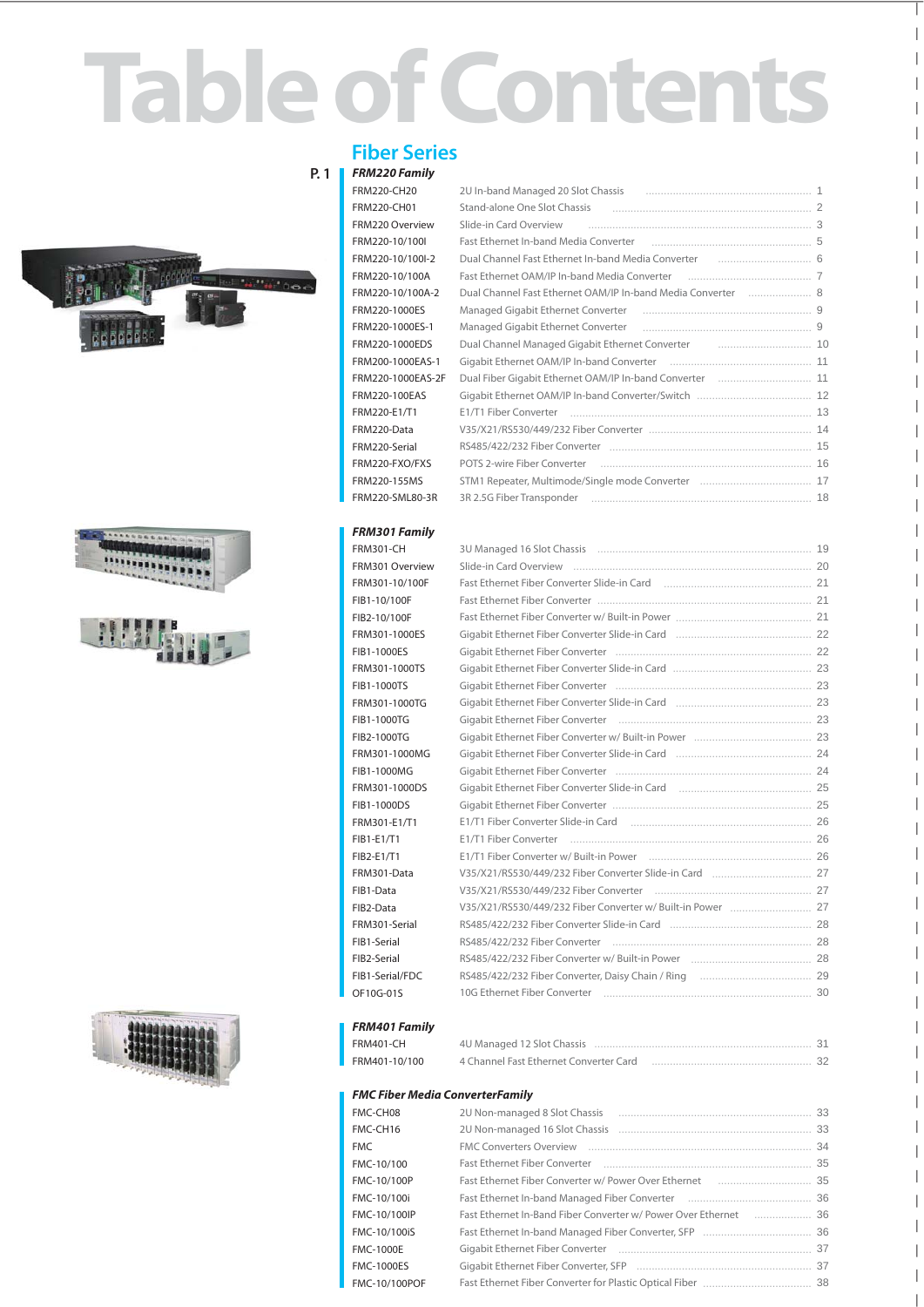







# **Fiber Series**

## *Wall Mount Non-managed Fiber Converters*

| FRM402-CH                      | 4U Non-managed 16 Slot Chassis                                                                                 |    |
|--------------------------------|----------------------------------------------------------------------------------------------------------------|----|
| FRM402-10/100                  | 4 Channel Fast Ethernet Fiber Converter Slide-in Card [11, 11, 11, 11, 11, 11, 139                             |    |
| FRM402-1000                    |                                                                                                                |    |
| FRM402-Serial                  | 2 Channel RS485/422/232 Fiber Converter Slide-in Card [11, 11, 1399] 2 Channel RS485/422/232 Fiber Converter S |    |
| FWM-10/100                     |                                                                                                                |    |
| <b>FWM-1000</b>                |                                                                                                                |    |
| <b>FWM-Serial</b>              | RS485/422/232 Fiber Converter, In-wall Mount<br>$\sim$ 40                                                      |    |
|                                |                                                                                                                |    |
| Ethernet Fiber Switches        |                                                                                                                |    |
| FSW2104                        |                                                                                                                |    |
| FSW2202                        | Non-managed 2 Port Fast Ethernet Switch plus 2 port Fiber  42                                                  |    |
| FSW-2204                       | Non-managed 4 Port Fast Ethernet Switch plus 2 port Fiber  42                                                  |    |
| Fiber Integrated Access Device |                                                                                                                |    |
| <b>GW421FW</b>                 |                                                                                                                |    |
| <b>GW412F</b>                  | Fiber IAD Gateway museum museum museum museum museum 43                                                        |    |
|                                | <b>Managed Fiber Optical Multiplexers</b>                                                                      |    |
| FMUX01A                        | 16 Channel E1/T1, Data, Ethernet Multiplexer [1, 1, 1, 1, 1, 1, 1, 1, 1, 1, 1, 15]                             |    |
| FMUX01A/Plus                   | 16 Channel E1/T1, Data, Voice Plus 100M Ethernet Multiplexer  47                                               |    |
| FMUX04                         |                                                                                                                |    |
|                                |                                                                                                                |    |
| <b>Managed SDH Multiplexer</b> |                                                                                                                |    |
| SDH01A                         |                                                                                                                |    |
| <b>CWDM Family</b>             |                                                                                                                |    |
| SML-1000                       |                                                                                                                |    |
| SML-5000                       |                                                                                                                |    |
| SML-2000                       |                                                                                                                |    |
| SML-50-8011                    |                                                                                                                |    |
| SML-50-8012                    |                                                                                                                |    |
| SML-50-8021                    |                                                                                                                |    |
| SML-50-8022                    |                                                                                                                |    |
| SML-50-8181                    |                                                                                                                |    |
| SLM-50-8151                    | 5 Channel MUX/DEMUX                                                                                            |    |
| SML-50-8210                    | <b>Optical Line Protection</b>                                                                                 |    |
| SML-50-8301                    | Optical Add-Drop Multiplexer (1999) 2006 1994 1994                                                             |    |
| Multimedia Fiber Extender      |                                                                                                                |    |
| DVI-F                          |                                                                                                                |    |
| <b>HDMI-F</b>                  |                                                                                                                | 56 |
| Fiber Transceiver Module       |                                                                                                                |    |
| <b>SFP</b>                     |                                                                                                                |    |
| <b>GBIC</b>                    | Fiber Transceiver Modules for Gigabit Ethernet                                                                 |    |
|                                |                                                                                                                |    |
| Fiber Patch cords              |                                                                                                                |    |
| FCP/FCP-MS5-1M                 |                                                                                                                |    |
| Fiber Attenuator               |                                                                                                                |    |
| FA-IS-PCS01                    |                                                                                                                |    |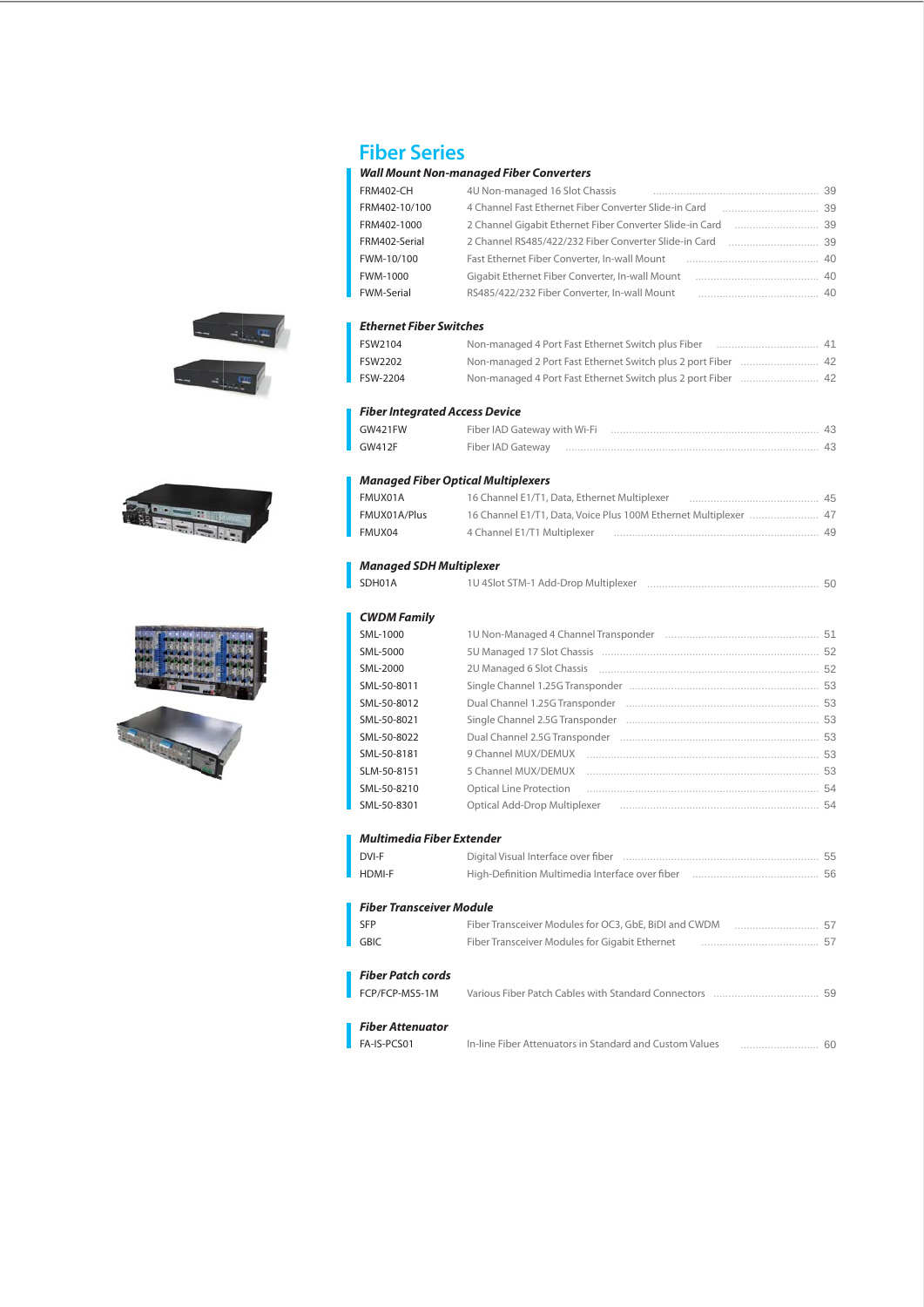# **Table of Contents**

















## **xDSL Series**

#### **P. 63** *G.SHDSL.bis TDM*

| וועושו נוט.בטחנ.ט |                                                      |    |
|-------------------|------------------------------------------------------|----|
| SHRM03b-CH        |                                                      | 63 |
| SHRM03b TDM Cards |                                                      |    |
| SHDTU03b-E1       |                                                      |    |
| SHDTU03bA-E1      |                                                      |    |
| SHDTU03b-V35      |                                                      |    |
| SHDTU03bA-V35     |                                                      |    |
| SHDTU03b-ET100    |                                                      |    |
| SHDTU03bA-ET100   | 4-wire (11.4Mbps) G.SHDSL.bis TDM (Bridge) CPE Modem |    |
| SHDTU03b-31       | 2-wire (5.7Mbps) G.SHDSL.bis TDM (3-in-1) CPE Modem  | 68 |
| SHDTU03bA-31      | 4-wire (11.4Mbps) G.SHDSL.bis TDM (3-in-1) CPE Modem | 68 |
|                   |                                                      |    |

### *G.SHDSL.bis ATM*

SHRM03b-CH SHRM03b ATM Cards SHDTU03b-ET10R SHDTU03b-ET10RS SHDTU03Ab-ET10RS

|                                                                      | 69 |
|----------------------------------------------------------------------|----|
|                                                                      |    |
|                                                                      |    |
|                                                                      |    |
| 4 Port, 4-wire (11.4Mbps) G.SHDSL.bis ATM Bridge/Router/Firewall  71 |    |

.

 $\overline{\phantom{a}}$  $\overline{\phantom{a}}$  $\overline{\phantom{a}}$ 

 $\overline{\phantom{a}}$ 

 $\overline{\phantom{a}}$  $\overline{\phantom{a}}$  $\overline{\phantom{a}}$  $\overline{\phantom{a}}$  $\overline{\phantom{a}}$  $\overline{\phantom{a}}$  $\overline{\phantom{a}}$  $\overline{\phantom{a}}$  $\overline{\phantom{a}}$  $\overline{\phantom{a}}$  $\overline{\phantom{a}}$  $\overline{\phantom{a}}$  $\overline{\phantom{a}}$  $\overline{\phantom{a}}$  $\overline{\phantom{a}}$  $\overline{\phantom{a}}$  $\overline{\phantom{a}}$  $\overline{\phantom{a}}$  $\overline{\phantom{a}}$  $\overline{\phantom{a}}$ 

 $\overline{\phantom{a}}$  $\overline{\phantom{a}}$  $\overline{\phantom{a}}$  $\overline{\phantom{a}}$  $\overline{\phantom{a}}$  $\overline{\phantom{a}}$  $\overline{\phantom{a}}$  $\overline{\phantom{a}}$  $\overline{\phantom{a}}$ 

 $\overline{\phantom{a}}$ 

 $\overline{\phantom{a}}$ 

 $\overline{\phantom{a}}$ 

#### *G.SHDSL TDM*

| SHRM03-CH               |                                                | 73  |
|-------------------------|------------------------------------------------|-----|
| <b>SHRM03 TDM Cards</b> | Slide-in Card options for SHRM03 TDM Chassis   | 74  |
| SHDTU03-E1              | 2-wire (2.3Mbps) G.SHDSLTDM (E1) CPE Modem     | -75 |
| SHDTU03-V35             | 2-wire (2.3Mbps) G.SHDSLTDM (V35) CPE Modem    | 76  |
| SHDTU03-ET100           | 2-wire (2.3Mbps) G.SHDSLTDM (Bridge) CPE Modem | 77  |

#### *G.SHDSL ATM*

| 4U Non-managed 12 Slot G.SHDSL ATM Chassis                  | 78 |
|-------------------------------------------------------------|----|
| 2 channel G.SHDSL ATM Bridge/Router Slide-in Card           | 79 |
| Single Port, 2-wire (2.3Mbps) G.SHDSL ATM Bridge/Router     | 80 |
| 4 Port, 2-wire (2.3Mbps) G.SHDSL ATM Bridge/Router/Firewall | 80 |
| 4 Port, 4-wire (4.6Mbps) G.SHDSL ATM Bridge/Router/Firewall | 80 |
|                                                             |    |

#### *ADSL*

| <b>MD15</b> |                                   | 81 |
|-------------|-----------------------------------|----|
| <b>MD20</b> | 2U 24/48/72 Port Managed IP DSLAM | 82 |
| ATU-R160-4  |                                   | 83 |
| ATU-R160-1  | Single Port ADSL2+ Modem plus USB | 83 |

### *ADSL Splitter*

| ALS-R50            | 5U, 16 Slot, 384 Loop (24x16) Central Office ADSL Splitter Rack | -84 |
|--------------------|-----------------------------------------------------------------|-----|
| ALS-R60            | 8U, 20 Slot, 640 Loop (32x20) Central Office ADSL Splitter Rack | -85 |
| ALS-12             | CPE ADSL Splitter                                               | 86  |
| ALS-M12            | <b>CPE ADSL Micro-Filter</b>                                    | 86  |
| ALS-P10            | CPE ADSL Splitter, MDF Type                                     | 87  |
| ALS-10-IT/UK/FI/FA | CPE ADSL Splitter, International Types                          | 88  |
| ALS-10-EU/I        | CPE ADSL Splitter for ADSL over ISDN                            | 89  |
|                    |                                                                 |     |

#### *VDSL*

| VDTU2-104        | VDSL2 CO Modem  |    |
|------------------|-----------------|----|
| <b>VDTU2-204</b> | VDSL2 CPE Modem | 90 |

## **PDH Series**

| ERM01<br><b>ERM01 Overview</b><br><b>Single Port E1 Access Uni</b><br>ETU01A<br>ETU01A-AD<br>ETU01<br>ETU01U<br>ETU/TTU<br>Eoe1A<br>Eoe1<br>G.703-FE1<br>G.703-E1U |       |  |  |
|--------------------------------------------------------------------------------------------------------------------------------------------------------------------|-------|--|--|
|                                                                                                                                                                    | P. 91 |  |  |
|                                                                                                                                                                    |       |  |  |
|                                                                                                                                                                    |       |  |  |
|                                                                                                                                                                    |       |  |  |
|                                                                                                                                                                    |       |  |  |
|                                                                                                                                                                    |       |  |  |
|                                                                                                                                                                    |       |  |  |
|                                                                                                                                                                    |       |  |  |
|                                                                                                                                                                    |       |  |  |
|                                                                                                                                                                    |       |  |  |
|                                                                                                                                                                    |       |  |  |
|                                                                                                                                                                    |       |  |  |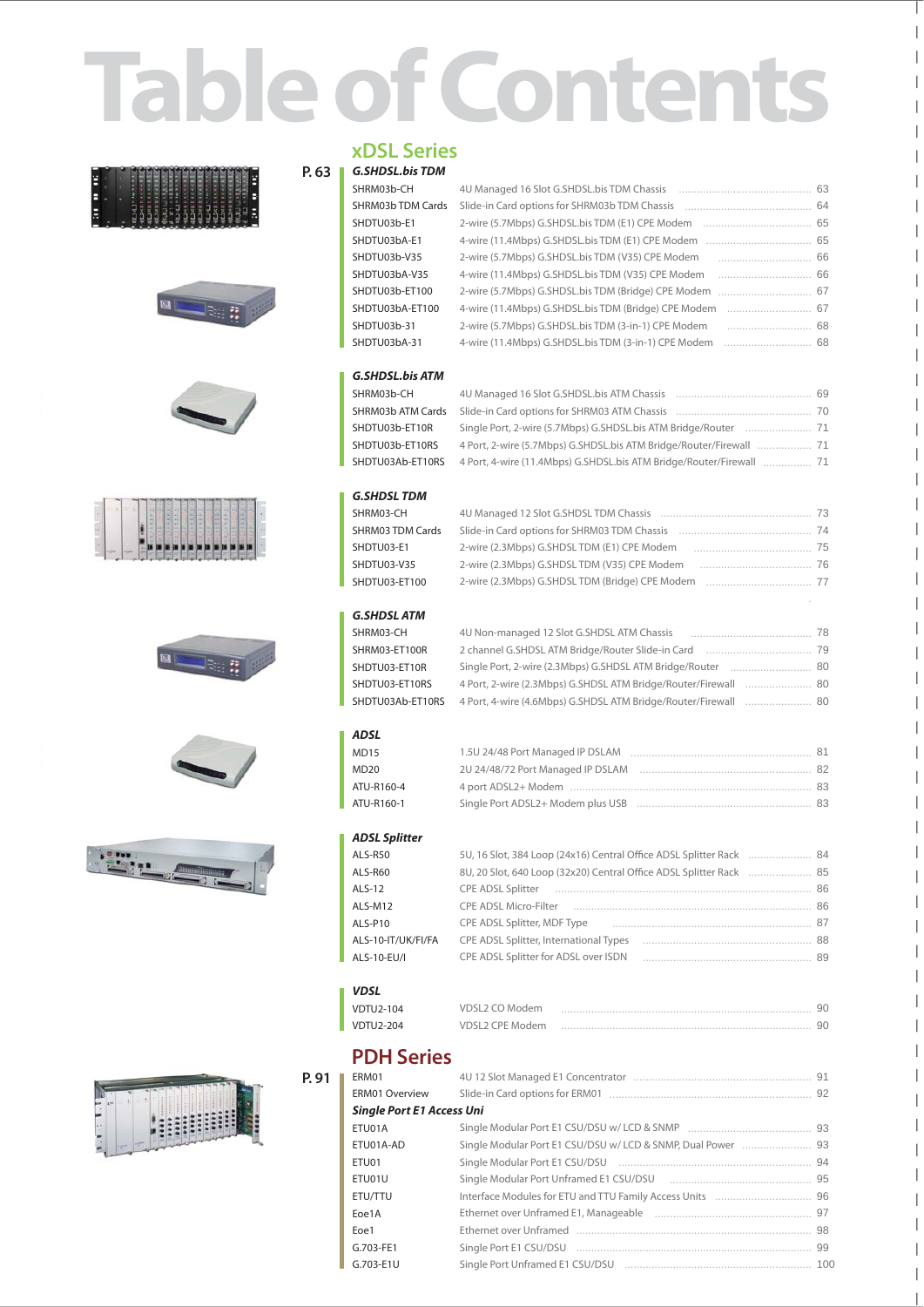













## **PDH Series**

#### 4U, 10 I/O Slot Data, Ethernet, Voice E1 Managed Multiplexer ......................... 101 .................................................. 102 1U, 3 I/O Slot Data, Ethernet, Voice E1 Managed Multiplexer ............................ 104 1U, 2/4 Modular Data Port E1 Multiplexer w/ LCD, Dual Power ...................... 106 ........................................ 106 1U, 2/4 Modular Data Port E1 Multiplexer w/ LCD ........................................................ 107 1 Modular Port + Ethernet Bridge E1 Multiplexer /w LCD, Dual Power ............ 108 ........................... 109 4U, 12 Slot, Ethernet over 4xE1 Inverse E1 Multiplexer Rack ........................................................ 110 Ethernet over 4xE1 Inverse Multiplexer 4U, 11 I/O Slot E1 Digital Cross Connect Concentrator Rack ................................ 111 .............................................................. 112 Slide-in Card Options for ERM-DXC .................................................. 113 1U, 8/16 Channel E1 Digital Cross Connect ............................................................... 114 Single E1/T1/J1 over Ethernet (IP) ....... 115 4U 12 Slot Managed G.703 64Kbps Co-directional Concentrator rack 115 .......................................................... 116 G703/64-RM Overview Slide-in Card Options for G703/64-RM G.703 64Kbps Co-directional to V35/RS530/449/232/X21 .................................. 117 G.703 64Kbps Co-directional to V35/RS530/449/232/X21 ................................... 118 ............................................................................. Single T1 to E1 Converter ........................................................................... 120 Single Port E1/T1 Repeater .................................................................. 120 Single E1/T1 In to 4 Out Repeater ........................................... 121 4U 12 Slot Managed T1 (DS1) Concentrator Rack ................................................................ 122 ......................................................... 123 Single Modular Port T1 (DS1) CSU/DSU ........................................ 124 1U, 2/4 Modular Data Port T1 Multiplexer w/ LCD 1U, 2/4 Modular Data Port T1 Multiplexer w/ LCD, Dual Power ........................ 124 2 Twisted Pairs Balanced RJ-45 Female to 2xBNC male pigtails ......................... 125 ................................ 125 ............................... 125 119 *Managed Voice & Data E1 Multiplexer*  ERM-MUX-PLUS ERM-MUX-Plus Overview Slide-in Card Options for ERM-MUX-Plus ETU02-MUX-Plus *E1 Multi-Data Port Multiplexers w/ Sub E1* ETU02-MUX/AD ETU02-MUX ETU02A-MUX ETU01-MUX/AD *Inverse E1 Multiplexer* ERM04 ETU04A *DXC DXC Concentrator* ERM-DXC ERM-DXC Overview *DXC Multiplexer* ETU-DXC *TDM over IP* IPM-1SE *G.703 Co-directional 64K Concentrator* G703/64-RM *Single G.703 Co-directional 64K Access Unit* G703/64A-STD *Compact, Stand-alone, Single G.703 Co-directional 64K Access Unit* G703/64A *E1 to T1 Cross Rate Converter* G703FTEC *E1/T1 Repeater* ETR<sub>01</sub> ETR04 *T1 Family* TRM01 TRM01 Overview *Single T1 Access Unit* TTU01 *Single T1, Multi-Data Port Multiplexer* TTU02-MUX TTU02-MUX-AD *Balun* Balun-P Balun-B1 Balun-B2 1U, 2/4 Fixed Data Port E1 Multiplexer Slide-in Card Options for TRM01 1 Twisted Pair Balanced RJ-45 Female to 1xBNC female 2 Twisted Pairs Balanced RJ-45 Female to 2xBNC female

## *Surge Protector*

SP-SE-B01

**BLN3010** BLN4010

.............................................................. 125 1 Twisted Pair IDC to 1x1.6/5.6 Jack .................................. 125 1 Twisted Pair IDC to 1xBNC female, Bulkhead mount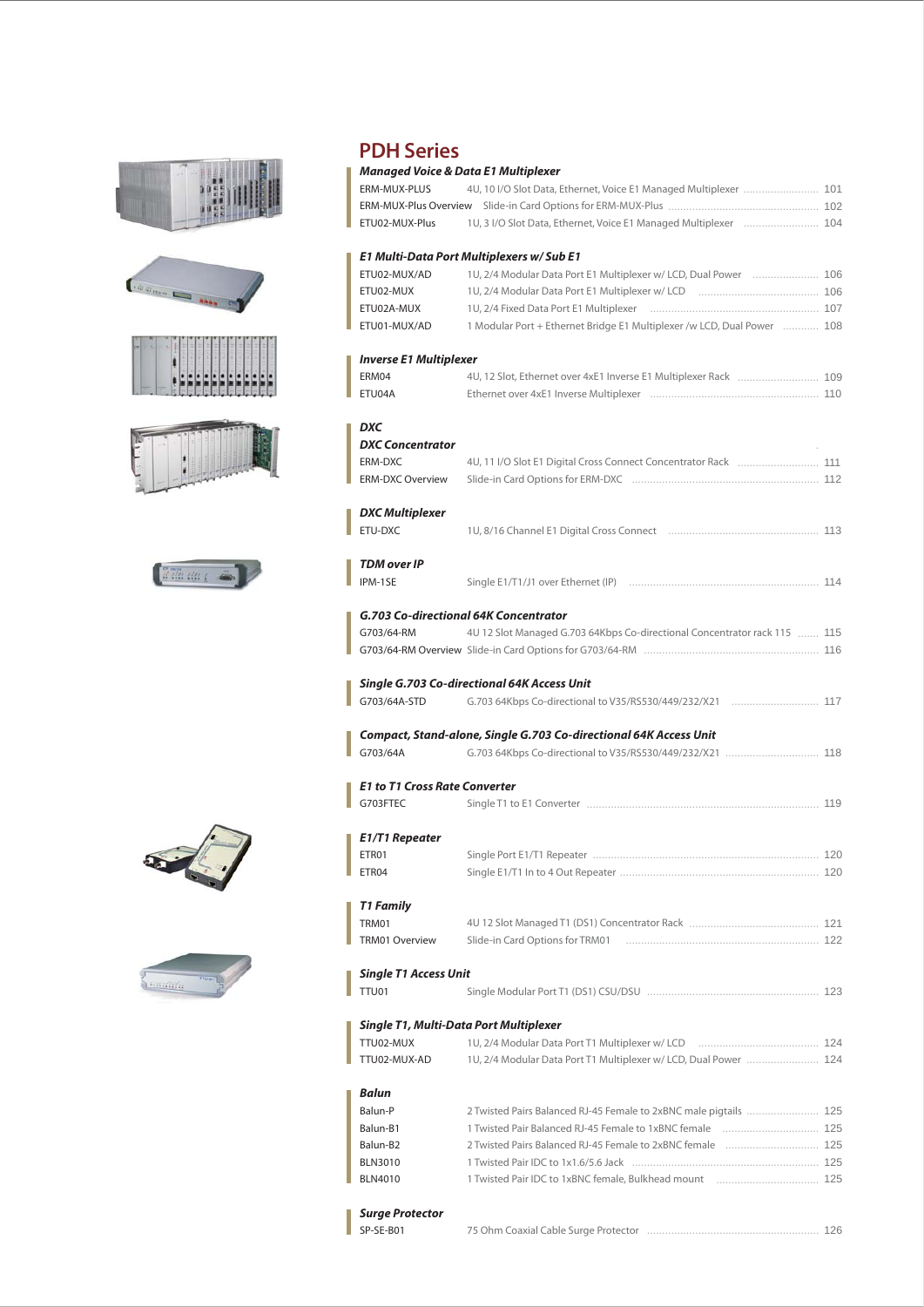# **Table of Contents**











# **IP Networking Series**

| P. 127 | <b>Ethernet over Coax</b>              |                                                                   |  |
|--------|----------------------------------------|-------------------------------------------------------------------|--|
|        | <b>EOC-10</b>                          |                                                                   |  |
|        | EOC-20/21                              |                                                                   |  |
|        | <b>G.SHDSL.bis Ethernet First Mile</b> |                                                                   |  |
|        | <b>EFM-10</b>                          | 2 Wire (5.7Mbps) EFM LAN Extender                                 |  |
|        | <b>EFM-20</b>                          | 4 Wire (11.4Mbps) EFM LAN Extender                                |  |
|        | <b>EFM-40</b>                          | 8 Wire (22.8Mbps) EFM LAN Extender                                |  |
|        | <b>G.SHDSL.bis LAN Extender</b>        |                                                                   |  |
|        | SHDTU03b-ET100BS                       | 2 Wire (5.7Mbps) TDM Bridge LAN Extender                          |  |
|        | <b>G.SHDSL LAN Extender</b>            |                                                                   |  |
|        | SHDTU03-ET100B                         | 2 Wire (2.3Mbps) TDM Bridge LAN Extender                          |  |
|        | <b>VDSL2 LAN Extender</b>              |                                                                   |  |
|        | <b>VDTU2A-301</b>                      |                                                                   |  |
|        | <b>Ethernet Bridge</b>                 |                                                                   |  |
|        | ET100                                  | Ethernet Bridge over Synchronous Data (V35/RS530/449/232/X21)     |  |
|        | ET100/G64                              | Ethernet Bridge over Synchronous G.703 64Kbps Co-directional  134 |  |
|        | ET100/NRZ                              | Ethernet Bridge over Synchronous NRZ                              |  |
|        | <b>Ethernet Surge Protector</b>        |                                                                   |  |
|        | SP-SE-S01-4                            | Ethernet Surge Protector, 4 wire                                  |  |
|        | SP-SE-S081-8                           |                                                                   |  |
|        | <b>Tester Series</b>                   |                                                                   |  |
| P. 137 | <b>Fiber Tester</b>                    |                                                                   |  |
|        | OTDR-30A                               | Single Mode Optical Time Domain Reflectometer                     |  |
|        | HCT-SDH155                             | STM-1 and G.703 E1 Analyzer / BERT                                |  |
|        | OPM-300A/B                             | <b>Optical Power Meter</b>                                        |  |
|        | OLS-100                                | Optical Laser Source                                              |  |
|        | <b>Protocol Analyzer</b>               |                                                                   |  |
|        | <b>HCT-7000</b>                        | Dual Port E1/T1/Datacom Protocol Analyzer and BER Tester  141     |  |
|        | <b>HCT-6000</b>                        |                                                                   |  |
|        | <b>PCM Analyzer</b>                    |                                                                   |  |
|        | BTM10                                  | E1/T1 Analyzer and BER Tester                                     |  |
|        | <b>HCT-BERT/H</b>                      | E1/T1/Datacom BER Tester                                          |  |
|        | HCT-BERT/C                             |                                                                   |  |
|        | <b>LAN Cable Tester</b>                |                                                                   |  |
|        | LCT-300/400                            | Handy LAN Cable Continuity Tester / Cable Identifier              |  |
|        |                                        |                                                                   |  |



## **Interface converters P. 151** *V.35 I/F Converter*

| V35/530IP |                                  | 151 |
|-----------|----------------------------------|-----|
| V35/449IP |                                  | 151 |
| V35/X21IP | V.35 to X.21 Interface Converter | 151 |

#### *RS232 Interface Converter*

| V35IP              | RS232 to V35 Interface Converter                                                                                                                                                                                               | 152 |
|--------------------|--------------------------------------------------------------------------------------------------------------------------------------------------------------------------------------------------------------------------------|-----|
| 449IP              | RS232 to RS449 Interface Converter (and the context of the RS232 to RS449 Interface Converter (and the context of the RS449 Interface Converter (and the RS449 Interface Converter (and the RS449 Interface Converter (and the | 152 |
| X <sub>21</sub> IP |                                                                                                                                                                                                                                | 153 |
| V35IP-CAR          | RS232 to V.35 Cable Interface Converter                                                                                                                                                                                        | 153 |

### *RS485 Interface Converters*

| $V35/485-1$ | V.35 to RS485 Interface Converter | 154 |
|-------------|-----------------------------------|-----|
| ic485IP     |                                   | 155 |
| ic485-3     | V.35 to RS485 Interface Converter | 156 |

 $\overline{\phantom{a}}$